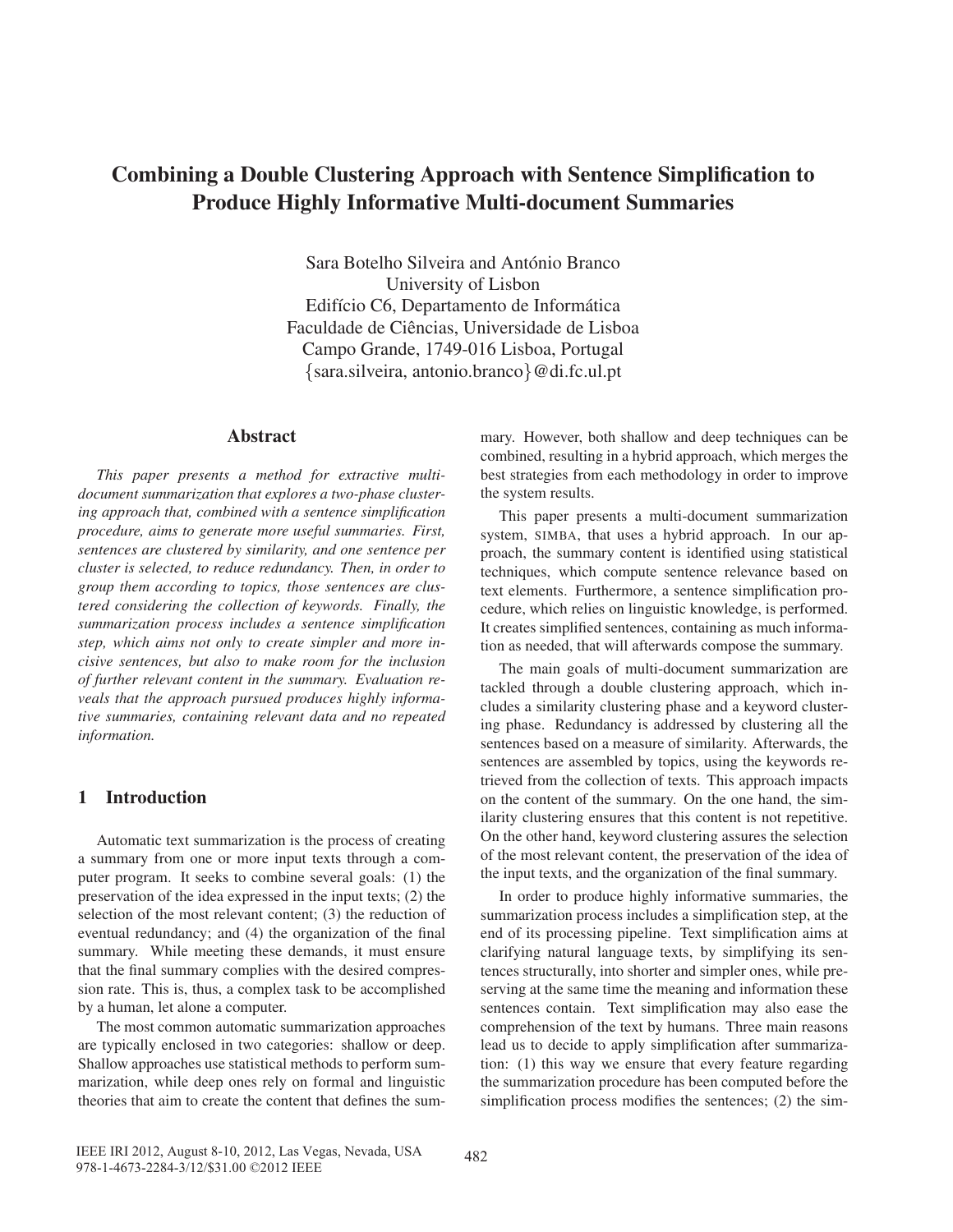plification algorithm described, which takes into account the aforementioned features of the sentence, does not remove the identified structures without constraints, since we aim to ensure that no crucial content is deleted from the sentence; (3) during the compression process, it is possible to add more relevant content to the summary that was not being considered in the initial sentence candidates list. Our simplification procedure creates simpler and more incisive sentences that can improve the summary readability.

This paper is organized as follows: Section 2 provides an overview on both summarization and simplification approaches; Section 3 describes SIMBA; Section 4 reports the system evaluation; and, in Section 5, conclusions are drawn.

#### 2 Related Work

Hybrid approaches combine statistical features with linguistic knowledge to optimize the generated summaries. Statistical features are typically mapped into measures of significance of the sentence, calculated over the texts to determine a score for each word.

In fact, the most used score measure has been *tf-idf* (Term Frequency  $\times$  Inverse Document Frequency), where the salience of a term in a document is related to the number of documents in which the term occurs.

Vocabulary overlap measures are also used to define sentence scores. The Dice coefficient [7], the Jaccard index [9], and the Cosine similarity coefficient compute a similarity metric between pairs of sentences, determining a relation between them. For instance, in [15], along with other features, to define the sentence score, the overlap is computed between each sentence and the first sentence of the text, which, in news articles, is considered one of the most important sentences. Yet, in [21], the authors compute the overlap between each sentence and the document title, in order to reward the sentences that have a high degree of similarity with it.

Other works created new metrics to address specific multi-document challenges, as redundancy removal. The Maximal Marginal Relevance (MMR) [4] is a linear combination metric that relates query-relevance with informationnovelty and strives to reduce redundancy while considering query relevance to select the appropriate passages to be part of the summary.

Once all the sentences in the texts have been scored, they are ordered based on those scores. The ones that will compose the final summary are then selected, seeking to fulfill the requested compression rate.

Concerning text simplification, automatic systems usually use linguistic knowledge to analyze the sentences. A representation of the sentence structure is created and afterwards simplification rules are applied over that structure. This way, it is possible to create shorter and simpler sentences, while preserving their meaning and the information they convey.

The very first works that addressed simplification ([5] and [10]) have identified several types of structures, which are afterwards removed based on rules that were induced using an annotated aligned corpus of complex and simplified texts. These structures include for instance passages delimited by punctuation marks, subordination and coordinating conjunctions, relative pronouns, and boundaries of clauses and phrases.

In [11], simplification is applied to a single-document summarizer. Operations, derived from an analysis of human written abstracts that remove inessential phrases from the extracted sentences, are performed. In a preprocessing phase of a multi-document summarization process [2], appositives and relative clauses are removed. Yet, in [6], a HMM sentence selection approach is combined with a simplification method that uses shallow parsing to detect lexical cues that trigger phrase eliminations.

In [16], simplification is used to improve content selection, that is, before extracting sentences to be summarized. Parentheticals are simplified by removing relative clauses and appositives to improve sentence clustering.

Sentence compression techniques were also applied to multi-document summarization, by using a parse-and-trim approach [22]. Grammatical constituents are iteratively removed from the sentence parse tree, using linguistic rules, to produce a headline. These rules come from a study which compared the relative prevalence of certain constructions in human-written summaries and lead sentences in stories. The rules include the replacement of temporal expressions, preposed adjuncts, determiners, conjunctions, modal verbs and the selection of specific phenomena in the parse tree.

More recently, a word graph method was used to create a single simplified sentence of a cluster of similar or related sentences [8]. Considering all the words in these related sentences, a directed word graph is built by linking word A to word B through an adjacency relation, in order to avoid redundancy.

As described above, unlike our approach, most of the works that combined summarization with simplification have performed simplification before summarization.

#### 3 The SIMBA system

SIMBA is an extractive multi-document summarizer for the Portuguese language. It receives a collection of Portuguese texts, from any domain, and produces informative summaries, for a generic audience. The length of the summaries is determined by a compression rate value that is submitted by the user. Summarization is performed by executing three phases described in the following sections: annotation, content selection and summary generation.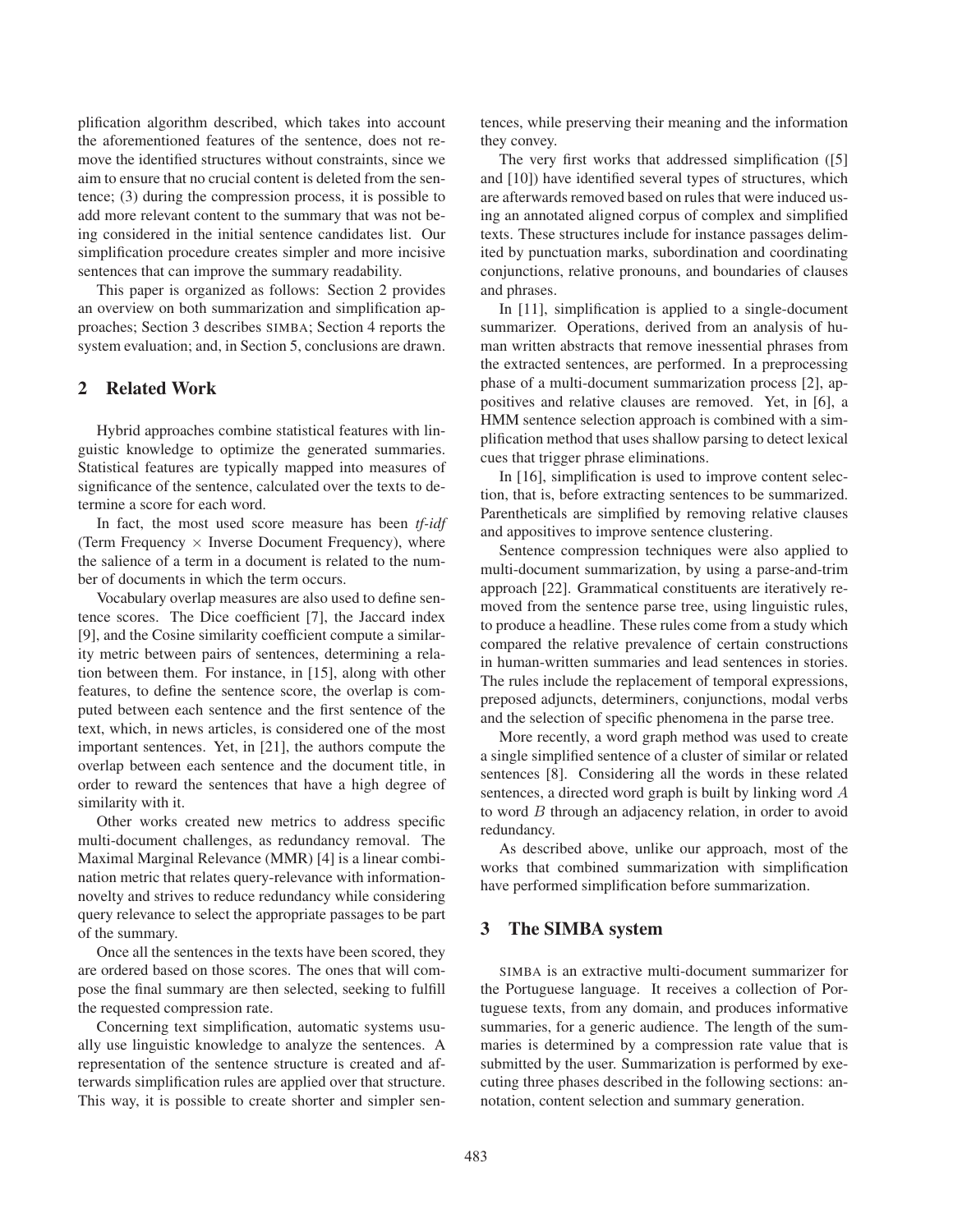#### 3.1 Annotation

Firstly, the input texts are annotated, using a set of shallow processing tools for Portuguese, LX-Suite [3]. Sentence and paragraph boundaries are identified and words are tagged, with its corresponding part-of-speech and lemma (non-inflected form).

Henceforth, the collection of texts is handled as a set of sentences.

#### 3.2 Content selection

This stage identifies relevant information in the collection of texts. In the first step, sentence scores are computed. The second step consists of a double-clustering approach (described in detail in [19]), that firstly clusters sentences by similarity to remove redundancy and, then, clusters sentences by keywords to identify the most significant data in the collection.

It is important to note here that the summarization process includes three types of scores: the main score, the extra score and the complete score. The main score reflects the sentence relevance in the overall collection of sentences. The extra score is used in the summarization process to reward or penalize the sentences, by adding or removing predefined score values.<sup>1</sup> The complete score is the sum of these two scores.

The main score is the one that defines sentence order in the clustering phases. The extra score is used to assign relevance to sentences during those clustering phases, in order for the decisions made during the summarization process to have impact on sentence relevance. For instance, a sentence that has been clustered by keywords must be rewarded since this means that it is significant to the idea conveyed by the collection of texts. These clustering phases are the core of the summarization algorithm, since they define which sentences proceed to the next phases. Depending on those decisions in the clustering phases, sentences are rewarded or penalized using the extra score. At the end of the summarization pipeline, sentences are ordered considering the complete score, which combines the two previous mentioned scores. This way, the extra score impacts on the order of the sentences that will compose the summary, contributing to a better selection of its sentences.

Computing sentence main score. Once the sentences and the words have been identified, *tf-idf* score is computed for each word, by considering its lemma. The sentence main score is, then, the average of the *tf-idf* scores of its words.

Clustering sentences by similarity. In order to identify redundant sentences, the next step aims at clustering sentences by their degree of similarity.

The similarity between two sentences comprises two dimensions, computed considering the word lemmas: the sentences subsequences and the word overlap.

The subsequences value is inspired in ROUGE-L and consists in the sum of the number of words in all the subsequences common to each sentence, divided by the total number of words of each sentence being considered, and by the total number of subsequences found between the two sentences. The overlap value is computed using the Jaccard index [9].

The similarity value is the average of both these values: the overlap and the subsequences value. It is then confronted with a predefined similarity threshold<sup>2</sup> –, initially set to 0.75, determining that sentences must have at least 75% of common words or subsequences to be considered as conveying the same information.

Afterwards, the sentences are actually clustered considering their similarity value. A cluster is composed by a collection of sentences, a similarity value, and a representative sentence. In our clustering context, the representative sentence is not the sentence which is the closest to all the sentences in the cluster, instead it is the sentence with the highest main score.

The algorithm starts with an empty set of clusters. All sentences in the collection of texts are considered. The first sentence of the collection creates the first cluster. Then, each sentence in the collection of sentences is compared with the sentences already clustered. For each cluster, the similarity value is computed between the current sentence being compared and all the sentences in the collection of sentences of each cluster. The similarity value considered is the highest between the current sentence and all the sentences in the collection of sentences of the current cluster. Then, if the similarity value is higher than the similarity threshold, the sentence will be added to this cluster.

When a sentence is added to a cluster, its representative is updated. If the score of the sentence being added is higher than the representative one, the newly added sentence becomes the representative of the cluster. Also, each representative is given an extra score value (0.1), which is subtracted from the sentences which are replaced as representatives.

Finally, if all the clusters have been considered, and the sentence was not added to any cluster, a new cluster with this sentence is created, meaning that this sentence does not repeat information previously considered.

Once the procedure is finished, sentences with similar information are grouped in the same cluster and the one with

<sup>&</sup>lt;sup>1</sup>The predefined value to be added to the extra scores is set to 0.1, both for the reward and for the penalty value. This value has been determined empirically, through a set of experiments.

<sup>2</sup>This threshold was determined empirically, using a set of experiments, since there is no reference for such a value for the Portuguese language.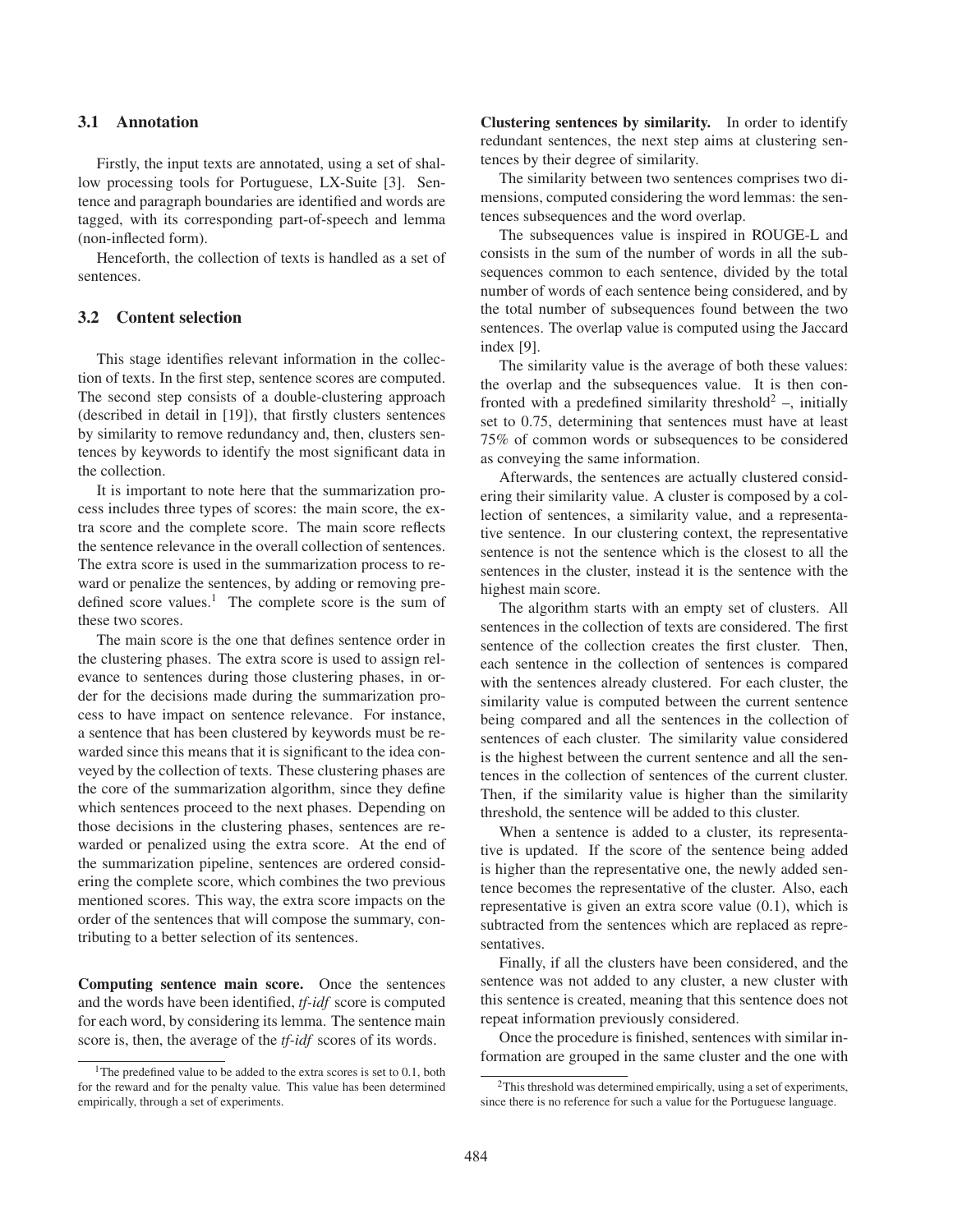the highest score is the representative sentence of all the sentences in the cluster. The similarity clustering process is depicted in Figure 1.



Redundant sentences are thus ignored, and a new collection of sentences is built by selecting only the representative of each similarity cluster. This collection is the input of the next phase of the summarization process.

Clustering sentences by keywords. SIMBA produces a generic summary. Thus, the keywords that represent the global topic within the collection of texts are identified. The candidate keywords list contains common and proper names. It is built considering the lemma of the words, to ensure that the words in the collection are unique. Thereafter, the list is ordered considering the score of each word.

We define k, the number of keywords, as  $k = \sqrt{\frac{N}{2}}$ , where  $N$  is the total number of words in the collection of documents. The final list of keywords contains the first  $k$ words of the list of candidate keywords. Sentences are clustered based on these keywords.

In this phase, a cluster is identified by a keyword (the topic), and contains a representative sentence, and a collection of values (the sentences related to the keyword). The algorithm that clusters sentences by keywords is an adapted version of the K-means algorithm [13]. Firstly, each keyword  $k$  defines a cluster. Then, a sentence is added to the cluster that is represented by the keyword that occurs more often in the sentence. The cluster representative is recomputed if the current sentence has a higher score than the previous representative. Also, the current representative is rewarded with an extra score value and the previous representative is penalized by removing an extra score value. If the sentence does not contain any keywords, it is added to a specific set of sentences which do not have any keyword ("no-keyword" set). The set of keywords is recomputed if all the sentences have been considered, or if the "no-keyword" set contains new sentences. This algorithm is repeated while the "no-keyword" set changes between consecutive iterations.

Finally, an extra score is also assigned to the sentences

in the clusters that represent the first set of keywords. These sentences are considered more significant than the others, since they address the main topics conveyed by the collection of texts. Still, sentences in the "no-keyword" set are ignored, since they do not convey relevant information concerning the overall collection of texts, as shown in Figure 2.





Afterwards, only the sentences that have indeed been clustered by keywords are considered. The ones that have less than ten<sup>3</sup> words are penalized and an extra score value is subtracted from their extra score. The sentences that have more than ten words are assigned with an extra score value.

In addition, sentences are ordered based on their complete score. The complete score, defined in Equation 1, is used to rank all the sentences, defining the order in which the sentences are chosen to be part of the final summary.

$$
completeScore_s = \frac{\sum_{t \in s} tf \cdot idf_t}{totalWords_s} + extraScore_s \quad (1)
$$

#### 3.3 Summary generation

This phase aims at creating the final summary delivered by SIMBA.

Sentences are simplified to reduce the original content, producing a summary composed by simpler and more informative sentences. In this approach, simplification is a form of compression. Each simplification step aims to compress the sentence by removing from it parts considered dispensable, that is, parts of the sentence that may add less relevant information to the general message of the sentence.

The first step of the algorithm is compression. The list ordered in the previous phase is used to create a new list containing only the sentences that add up to the maximum number of words allowed by the compression rate.

Afterwards, sentences are simplified. For each sentence, a parse tree is built using a constituency parser for Portuguese [17]. Subtrees that represent specific sentential

<sup>&</sup>lt;sup>3</sup>As a rule of thumb, sentences with less than ten words are typically considered to have poor content.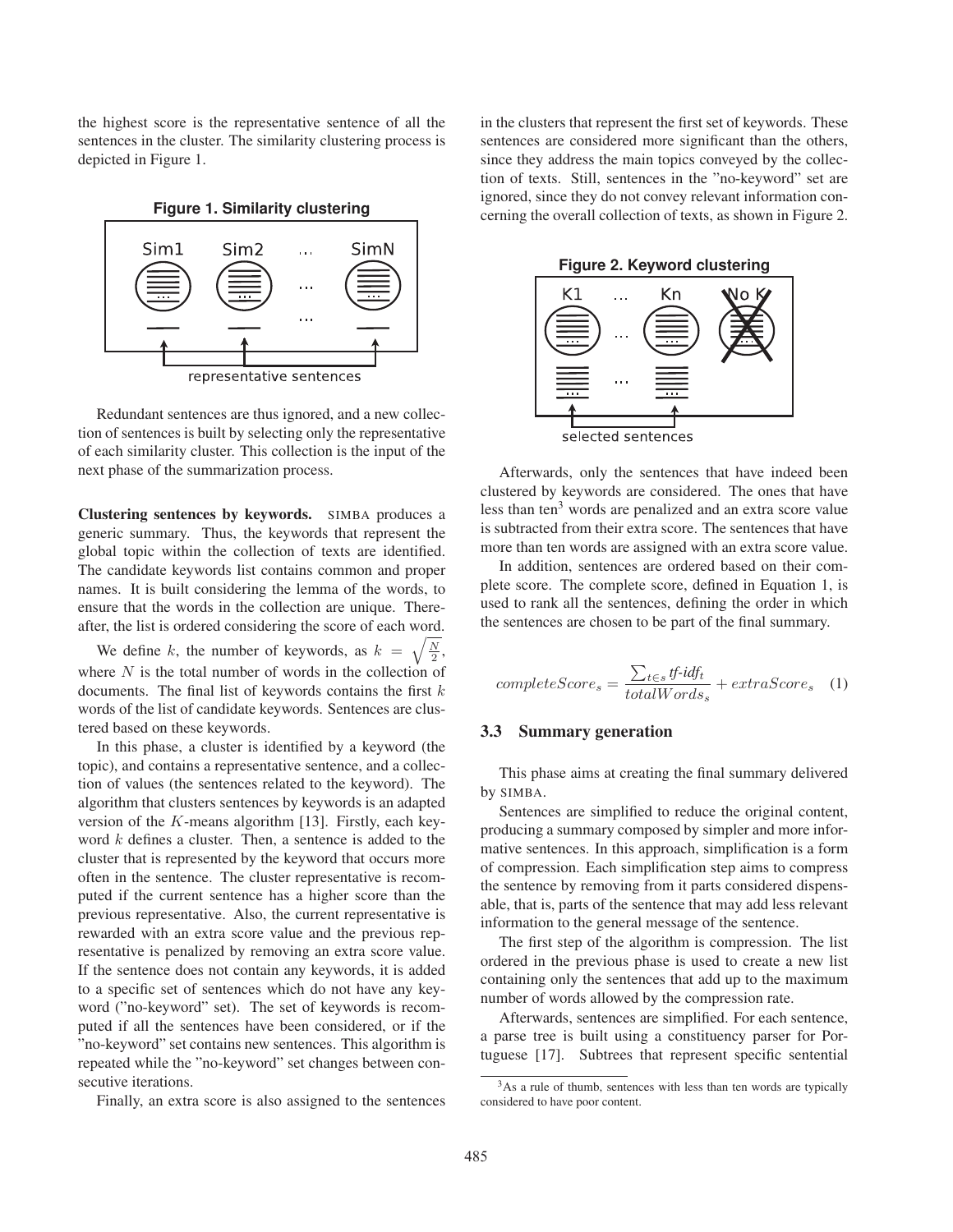structures are then identified in that parse tree. The simplification process removes these structures by replacing their subtrees by a null tree.

This process is executed in two steps: main phrase selection and phrase compression. The first step obtains the main phrase of the sentence, removing any additional information found. The original sentence is replaced by the simplified one, in which further simplification rules are applied. The phrase compression step deals with specific structures that contain explanatory information about the content already mentioned in the sentence. Five types of structures are targeted:

- Appositions noun phrases that describe, detail or modify its antecedent (also a noun phrase);
- Adjectives;
- Adverbs or adverb phrases;
- Parentheticals phrases that explain or qualify other information being expressed;
- Relative clauses clauses that modify a noun phrase, which are introduced by a relative pronoun.

An example of a simplified sentence and its corresponding original sentence, from which an adverb phrase was removed, is shown below:

ORIGINAL SENTENCE: *Jose S ´ ocrates chegou ´ um pouco atrasado ao debate.* José Sócrates arrived a little late to the debate.

SIMPLIFIED SENTENCE: *Jose S ´ ocrates chegou atrasado ao debate. ´* José Sócrates arrived late to the debate.

In this example, the adverb phrase does not add significant content to the sentence, thus it can be removed. Considering that in a set of sentences there are several phrases that can be removed, the rationale behind simplification is that it makes room for further information to enter the summary, creating a more informative text.

Thus, as the simplification process removes words from the already selected set of sentences, more sentences are added to this set in order to achieve the desired number of words again. These two steps, compression and simplification, are repeated until no more new sentences are added to the set of simplified sentences.

The simplification module [20] returns a collection of simplified sentences that define the final summary, ensuring that it is a concise text, focused in the most important information conveyed by the collection of texts.

# 4 Evaluation

Evaluation has been performed in four different ways. First, SIMBA was evaluated concerning the whole summarization process, by comparing its summaries with the ones generated using GISTSUMM [14], a summarizer built to deal with texts in Portuguese. It is based on the notion of gist, which is the most important passage of the text, conveyed by just one sentence, the one that best expresses the text's main topic. The system algorithm relies on this sentence to produce extracts. GISTSUMM is the only summarizer for Portuguese available on-line. Despite having been built to produce summaries from a single-document, it also performs multi-document summarization by means of an option in its interface that allows it to produce a summary from a collection of texts. GISTSUMM is then used as a baseline for the summarization process.

Secondly, the summary generation phase, which includes the simplification and compression steps, has also been evaluated. SIMBA summaries were compared to a simplification baseline. This simplification baseline is the very first version of our simplification module [18]. Once the candidate sentences have been ordered, they are simplified and then compressed to determine which ones will define the final summary. In this version of the simplification process, three types of structures are considered: relative clauses, apposition phrases and parenthetical phrases. These structures are removed from a sentence if the score of the simplified sentence, resulting from the removal of those structures, is higher than the one of the non-simplified sentence. Otherwise, the sentence is kept unmodified. Then, the set of sentences resulting from the simplification process is compressed. This is a very simple algorithm, different from the one detailed above, that can be considered as a baseline for simplification.

Thirdly, two versions of summaries built by SIMBA, simplified and non-simplified versions, were compared to infer the impact of simplification in the final summaries.

Finally, the simplification order was also evaluated. Summaries were generated using another version of SIMBA, in which simplification was performed before the doubleclustering step, consisting in the inverse architecture of the approach suggested, to infer whether our claim that performing simplification after sentence selection produces indeed better summaries.

Since SIMBA was built specifically to deal with Portuguese texts, the *CSTNews* corpora [1], an annotated corpus composed of texts in Portuguese, was used. It contains 50 sets of news texts from several domains, for a total of 140 documents, 2,247 sentences, and 47,350 words. Each set contains, on average, 3 documents which address the same subject. The texts were retrieved from five Brazilian on-line newspapers. Also, each set of texts contains a manu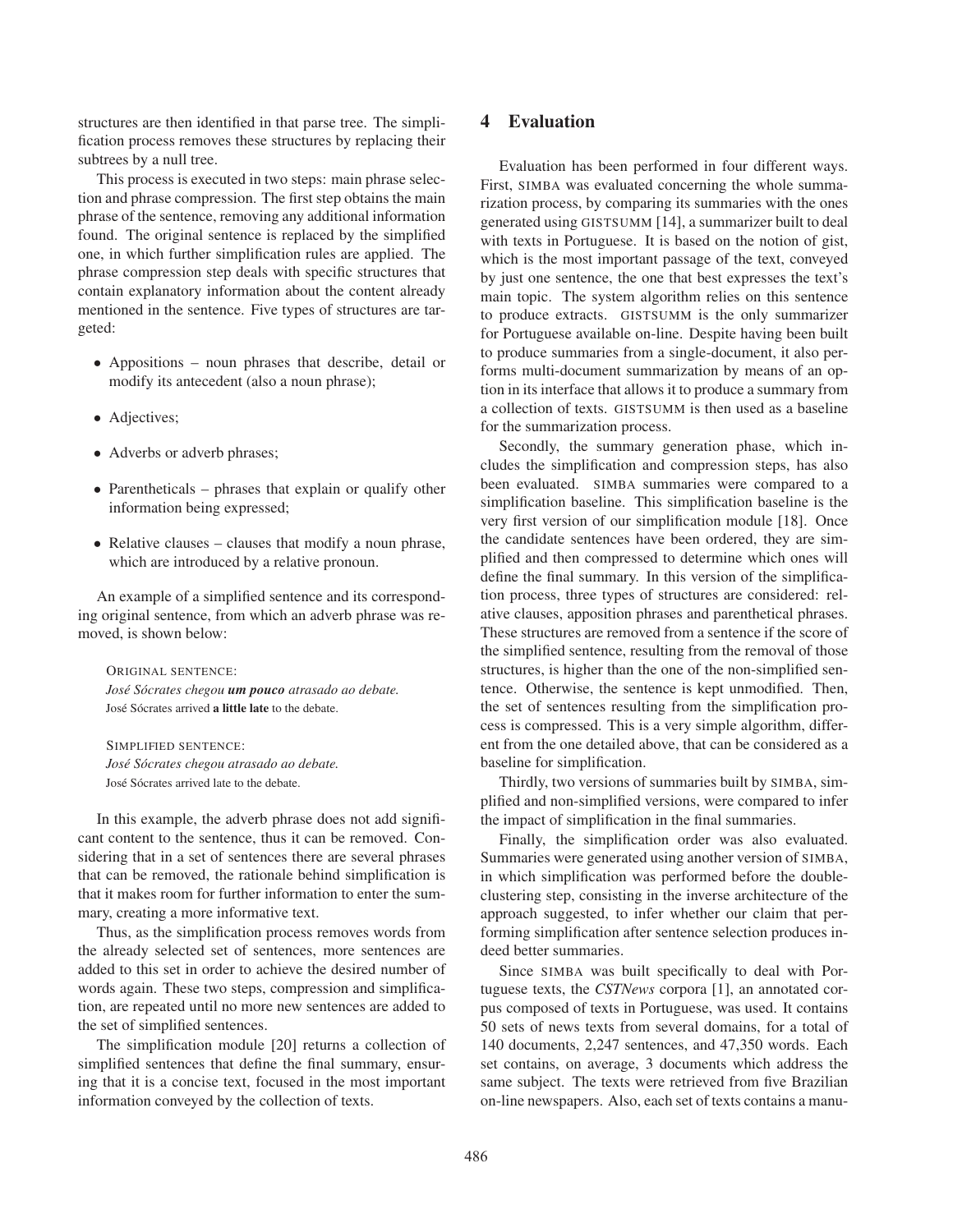ally built summary – the so-called ideal summary. There are 50 ideal summaries, containing an average of 137 words, resulting in an average compression rate of 85%.

Thus, all the generated summaries have a compression rate of 85%, meaning that the summary contains 15% of the words contained in the set of texts. Using the same compression rate of the ideal summaries allows a more accurate and fairer comparison between the ideal summaries and each of the automatically generated summaries.

After the summaries have been built, they were compared with the ideal summaries in the corpus using ROUGE [12]. In fact, a more precise metric of ROUGE was used, ROUGE-L (longest common subsequence), since it identifies the common subsequences between two sequences. As the simplification process introduces gaps in the extracted sentences, ROUGE-L is a fairer metric, once it does not require consecutive matches between the sentences.

Hence, four results will be presented. The first evaluates SIMBA summarization process over the summarization baseline (GISTSUMM). The second evaluates the simplification process considering the simplification baseline. The third evaluates the complete summarization process with and without simplification, to assess the actual gain that simplification brings to summarization. The fourth evaluates the arrangement of the double clustering approach along with the simplification module.

Summarization. Summaries for the corpora *CSTNews* were generated automatically using GISTSUMM and SIMBA. ROUGE-L metrics comparing these summaries with the ideal ones were computed. Results are shown in Table 1.

|  | <b>Table 1. Summarization evaluation</b> |        |
|--|------------------------------------------|--------|
|  | <b>GISTSHMM</b>                          | SIMR A |

|           | <b>GISTSUMM</b> | <b>SIMBA</b> |
|-----------|-----------------|--------------|
| Precision | 0.4339          | 0.4833       |
| Recall    | 0.3823          | 0.5372       |
| F-measure | 0.4012          | 0.5051       |

As shown in Table 1, SIMBA outranks the baseline when considering all the metrics. The f-measure value means that SIMBA summaries contain much of the information contained in the ideal summaries.

The difference between GISTSUMM and SIMBA fmeasure values is of ten percentage points, which is a considerable difference. It means that SIMBA produces summaries containing more relevant information than GIST-SUMM. Both SIMBA's precision and recall values also overcome the GISTUMM values. The recall value attained by SIMBA is very interesting. It means that the information contained in SIMBA summaries is very accurate, the summaries include the most important information conveyed by the ideal summaries, preserving, this way, the idea conveyed by the collection of texts. Yet, the shorter difference between the precision values can be justified by the simplification process. By removing information from the sentences, despite being less relevant, SIMBA summaries may have less in-sequence matches than would likely to be found. Still, SIMBA summaries have an higher precision value than the one by GISTSUMM, meaning that SIMBA summaries cover more topics mentioned in the input texts. Thus, the summaries produced by SIMBA are clearly better than the ones produced by GISTSUMM.

Simplification. Afterwards, SIMBA was compared with the simplification baseline. ROUGE-L metrics were also computed. Results are described in Table 2.

**Table 2. Simplification evaluation**

|           | <b>Baseline</b> | <b>SIMBA</b> |
|-----------|-----------------|--------------|
| Precision | 0.4960          | 0.4833       |
| Recall    | 0.4387          | 0.5372       |
| F-measure | 0.4606          | 0.5051       |

The main difference between these summaries lies in the simplification algorithm, as the summarization process is the same. Thus, all the baseline values were expected to increase. However, the values being compared are still distant. SIMBA summaries have a better overall performance when compared to the summaries produced using the simplification baseline. All the values of the baseline are five percentage points lower than the ones achieved by SIMBA. This is a direct consequence of a more sophisticated algorithm performed by the current version of SIMBA. As the two systems have the same summarization procedure, the simplification process makes the difference by creating more informative summaries, containing more relevant information. SIMBA's results overcome the baseline, mainly through the usage of more sophisticated rules that remove content that is not crucial, making room for the addition of new relevant information that helps to refer more of the significant topics conveyed by the input texts. Considering the results expressed in Table 2, we can conclude that our algorithm can indeed help produce better summaries.

Simplification vs. Non-simplification. Then, two different summaries were built by SIMBA: simplified and nonsimplified summaries. The simplified summaries have been built by performing the complete summarization process, including the simplification process. The non-simplified summaries have been built by performing the summarization process without the simplification module. The results that illustrate the differences between both SIMBA summaries are shown in Table 3.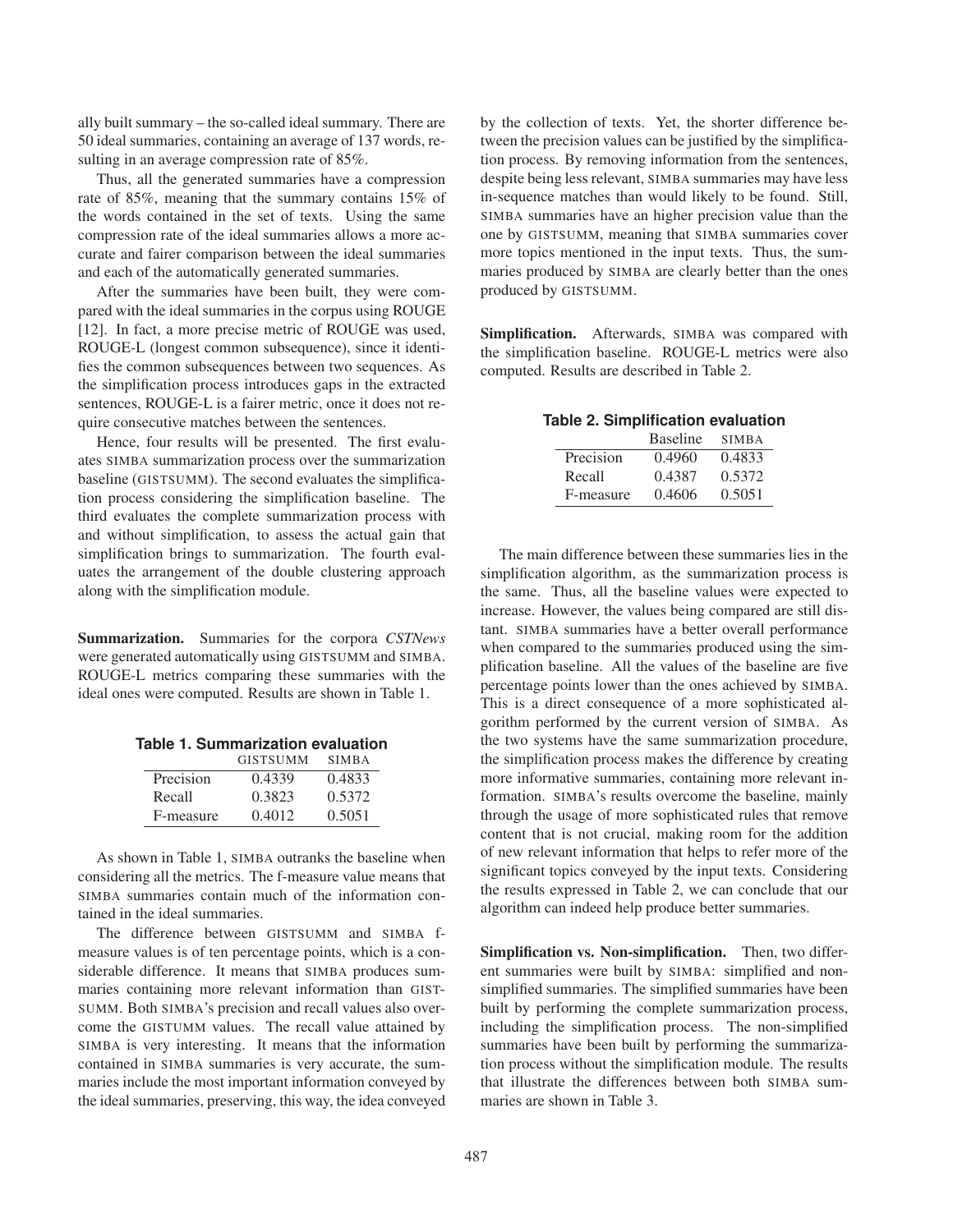|           | Non-simplified | Simplified |
|-----------|----------------|------------|
| Precision | 0.4876         | 0.4833     |
| Recall    | 0.5158         | 0.5372     |
| F-measure | 0.4955         | 0.5051     |

**Table 3. Simplification vs. Non-simplification evaluation**

In what concerns the comparison between summaries produced by SIMBA either with or without simplification, the claim that simplification helps to improve summarization can be confirmed.

The recall values obtained by SIMBA are very encouraging. These values indicate that there is a higher number of words that are both in the automatic summaries and in the ideal summaries. Retrieving the most relevant information in a sentence by discarding the less significant data ensures that the summary indeed contains the most important information conveyed. This is a direct result of the simplification process, as when compared to non-simplified summaries, the simplified ones still have a better performance.

The precision values of the two types of summaries are closer than the ones concerning recall. Intuitively, the precision values should be similar or even decrease. In fact, this is what indeed occurs, as in comparison to the ideal summary, less in-sequence matches are found in simplified summaries due to the simplification process.

Still, the f-measure value, by combining both precision and recall, evidences that the simplified summaries include sentences that contain much of the information present in the ideal summaries, resulting in more informative texts.

Clustering and simplification. Finally, two types of summaries were created using two inverse approaches. In the "before clustering" approach, simplification is performed before both clustering phases are performed. The "after clustering" approach is the one suggested in this paper, that is, simplification is performed after both clustering phases have been performed, after the sentences have been ordered and while the selection of the sentences that will figure in the summaries is made. Table 4 shows the results for these two approaches.

#### **Table 4.** SIMBA **evaluation when simplifying before and after the clustering phases**

|           | <b>Before Clustering</b> | After Clustering |
|-----------|--------------------------|------------------|
| Precision | 0.4902                   | 0.4833           |
| Recall    | 0.5035                   | 0.5372           |
| F-measure | 0.4901                   | 0.5051           |

Results shown in Table 4 demonstrate that simplifying sentences before clustering does not improve the final summaries. The main reason for this is that when a sentence is simplified, its main score changes. This impacts in the similarity clustering phase, since the representative sentence is the sentence with the highest score in the cluster. Those are the sentences that are kept in the summarization process, so that it is important that the best ones are selected. In addition, changing the sentence main score can also impact on the ordering phase. The ordered list of sentences can be different if the sentences have been previously simplified, since sentences with less words can have lowest scores, depending on the structures that have been simplified.

Moreover, simplification is a computationally expensive task. If this task is performed before clustering, linguistic information must be obtained for all the sentences submitted, increasing the system processing time.

These facts point out that simplification should not be performed before selecting and ordering the summary sentences. Other way, relevant data can be missed when comparing the sentences during the double-clustering procedure, and we can not ensure that the most significant sentences in the collection of sentences are indeed in the final summary.

Thus, by performing simplification at the end of the processing pipeline, we are able to ensure that all the information submitted is considered in the selection process, and that no relevant data is missed.

#### 5 Concluding remarks

The results reported in this paper show that the quality of an automatic summary can be improved by (1) performing specific multi-document tasks – such as removing the redundant information, or considering all the texts in each set as a single information source; and (2) executing an algorithm that seeks to optimize the content selection, combined with a simplification process that removes less relevant content and makes room for more relevant information.

The multi-document summarizer presented relies on statistical features to perform summarization of a collection of texts in Portuguese, using a shallow yet accurate approach. A double clustering approach combined with a sentence simplification procedure has indeed proven to produce better summaries.

There are two points yet to consider. On the one hand, the order of the sentences in the final summary is an open issue, whose impact has to be assessed through a human evaluation. On the other hand, the simplification process can be improved. An algorithm that tries several combinations of removing the targeted structures in order to maximize the simplified sentence score is being tested.

Despite this, the final automatic evaluation shows very